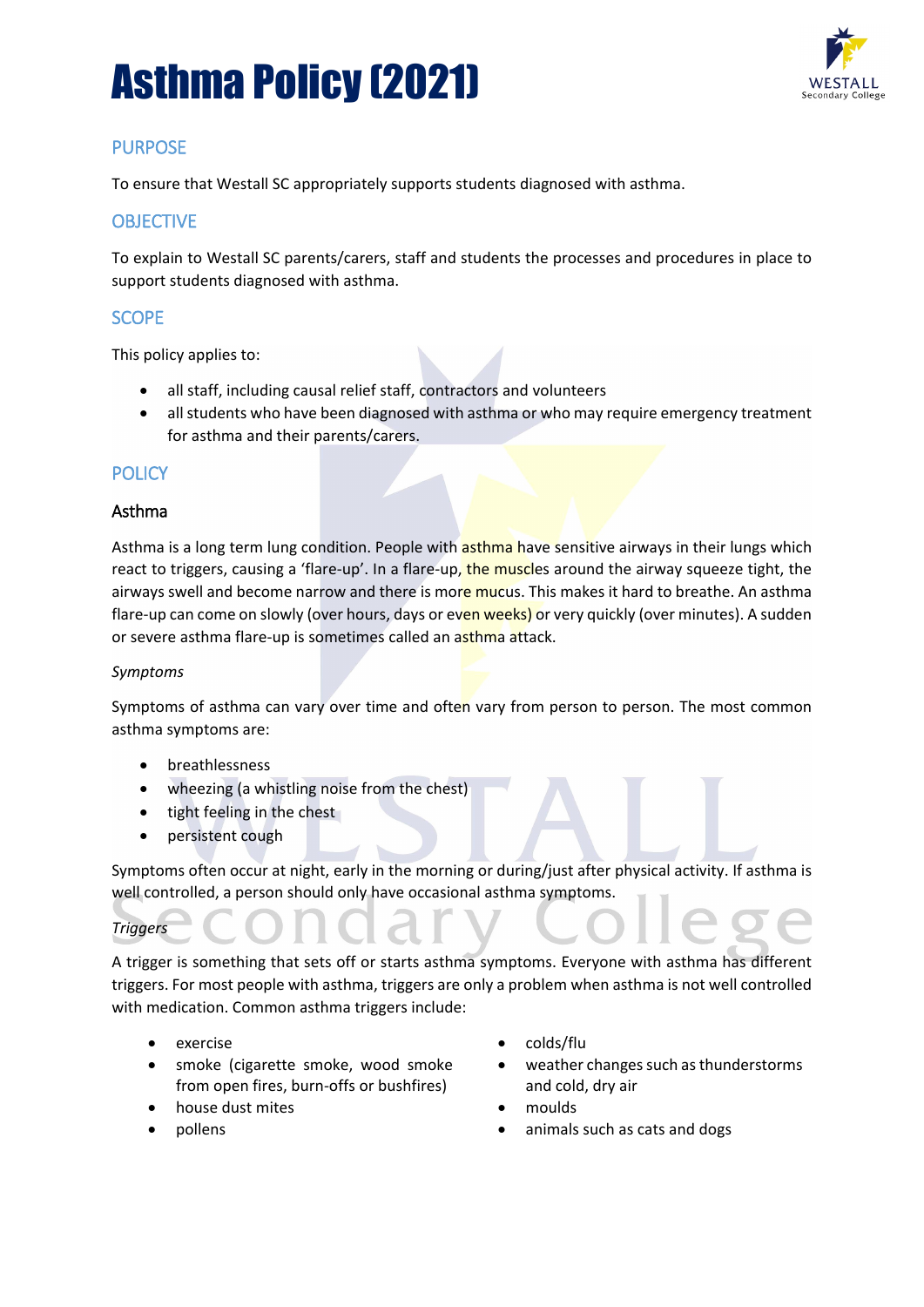- chemicals such as household cleaning products
- 
- laughter or emotions, such as stress

#### Asthma management

If a student diagnosed with asthma enrols at Westall SC:

- 1. Parents/carers must provide the school with an [Asthma Care](http://www.education.vic.gov.au/school/principals/spag/health/Documents/AsthmaCarePlan.pdf) Plan which has been completed by the student's medical practitioner. The plan must outline:
	- the prescribed medication taken by the student and when it is to be administered, for example as a pre-medication to exercise or on a regular basis
	- emergency contact details
	- the contact details of the student's medical practitioner
	- the student's known triggers
	- the emergency procedures to be taken in the event of an asthma flare-up or attack.
- 2. Parents/carers should also provide a photo of the student to be included as part of the student's Asthma Care Plan.
- 3. Westall SC will keep all Asthma Care Plans in the First Aid Room and on Student File.
- 4. School staff may also work with parents/carers to develop a Student Health Support Plan which will include details on:
	- how the school will provide support for the student
	- identify specific strategies
	- allocate staff to assist the student
- 5. If a student diagnosed with asthma is going to attend a school camp or excursion, Westall SC parents/carers are required to provide any updated medical information.
- 6. If a student's asthma condition or treatment requirements change, parent/carers must notify the school and provide an updated Asthma Care Plan.
- 7. School staff will work with parents/carers to review Asthma Care Plans (and Student Health Support Plans) once a year.

#### Student asthma kit

All students diagnosed with asthma are required to have a student asthma kit at school which contains:

- their own prescribed reliever medication labelled with the student's name
- their spacer (if they use one)

Students will be required to keep their asthma kits with them while at school.

#### Asthma emergency response plan

If a student is:

- having an asthma attack
- difficulty breathing for an unknown cause, even if they are not known to have asthma
- deodorants (including perfumes, aftershaves, hair spray and aerosol deodorant sprays)
- food chemicals/additives **•** certain medications (including aspirin and anti-inflammatories)

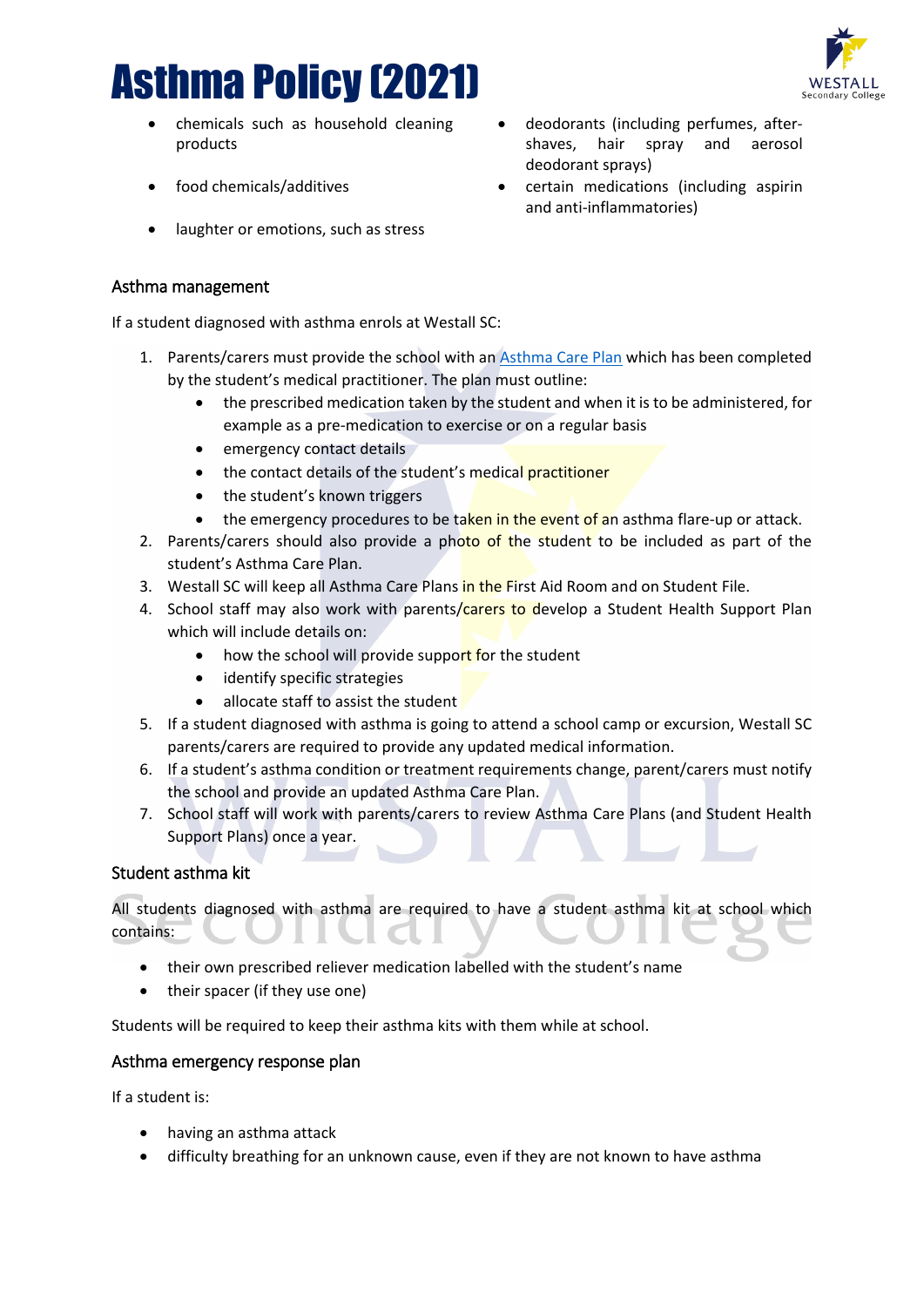

School staff will endeavour to follow the Asthma First Aid procedures outlined in the table below. School staff may contact Triple Zero "000" at any time.

| <b>Step</b> | <b>Action</b>                                                                                      |  |  |  |  |  |
|-------------|----------------------------------------------------------------------------------------------------|--|--|--|--|--|
| 1.          | Sit the person upright                                                                             |  |  |  |  |  |
|             | Be calm and reassuring                                                                             |  |  |  |  |  |
|             | Do not leave them alone                                                                            |  |  |  |  |  |
|             | Seek assistance from another staff member or reliable student to locate the                        |  |  |  |  |  |
|             | student's reliever, the Asthma Emergency Kit and the student's Asthma Care<br>Plan (if available). |  |  |  |  |  |
|             | If the student's action plan is not immediately available, use the Asthma First<br>$\bullet$       |  |  |  |  |  |
|             | Aid as described in Steps 2 to 5.                                                                  |  |  |  |  |  |
| 2.          | Give 4 separate puffs of blue or blue/grey reliever puffer:                                        |  |  |  |  |  |
|             | Shake the puffer<br>$\bullet$                                                                      |  |  |  |  |  |
|             | Use a spacer if you have one<br>$\bullet$                                                          |  |  |  |  |  |
|             | Put 1 puff into the spacer<br>$\bullet$                                                            |  |  |  |  |  |
|             | Take 4 breaths from the spacer                                                                     |  |  |  |  |  |
|             | Remember - Shake, 1 puff, 4 breaths                                                                |  |  |  |  |  |
| 3.          | Wait 4 minutes                                                                                     |  |  |  |  |  |
|             | If there is no improvement, give 4 more separate puffs of blue/grey reliever as                    |  |  |  |  |  |
|             | above                                                                                              |  |  |  |  |  |
|             | (or give 1 more dose of Bricanyl or <b>Symbioco</b> rt inhaler)                                    |  |  |  |  |  |
| 4.          | If there is still no improvement call Triple Zero "000" and ask for an ambulance.                  |  |  |  |  |  |
|             | Tell the operator the student is having an asthma attack                                           |  |  |  |  |  |
|             | Keep giving 4 separate puffs every 4 minutes until emergency assistance arrives                    |  |  |  |  |  |
|             | (or 1 dose of Bricanyl or Symbicort every 4 minutes – up to 3 doses of Symbicort)                  |  |  |  |  |  |
| 5.          | If asthma is relieved after administering Asthma First Aid, stop the treatment and                 |  |  |  |  |  |
|             | observe the student. Notify the student's emergency contact person and record the                  |  |  |  |  |  |
|             | incident                                                                                           |  |  |  |  |  |

Staff will call Triple Zero "000" immediately if:

- the person is not breathing
- if the person's asthma suddenly becomes worse or is not improving
- if the person is having an asthma attack and a reliever is not available
- if they are not sure if it is asthma
- if the person is known to have anaphylaxis

#### Training for staff

Westall SC will arrange the following asthma management training for staff:

| <b>Staff</b>                       | <b>Completed by</b>                                                                                                                                                          | Course                                   | Provider                                | Cost                   | <b>Valid for</b> |
|------------------------------------|------------------------------------------------------------------------------------------------------------------------------------------------------------------------------|------------------------------------------|-----------------------------------------|------------------------|------------------|
| Group 1<br>General<br><b>Staff</b> | School staff with a direct   Asthma first aid<br>role<br>teaching<br>students<br>affected<br>bv<br>asthma or other school (non-accredited)<br>directed<br>by<br>the<br>staff | with   management for<br>education staff | The Asthma<br>Foundation of<br>Victoria | Free to all<br>schools | 3 years          |

eg

e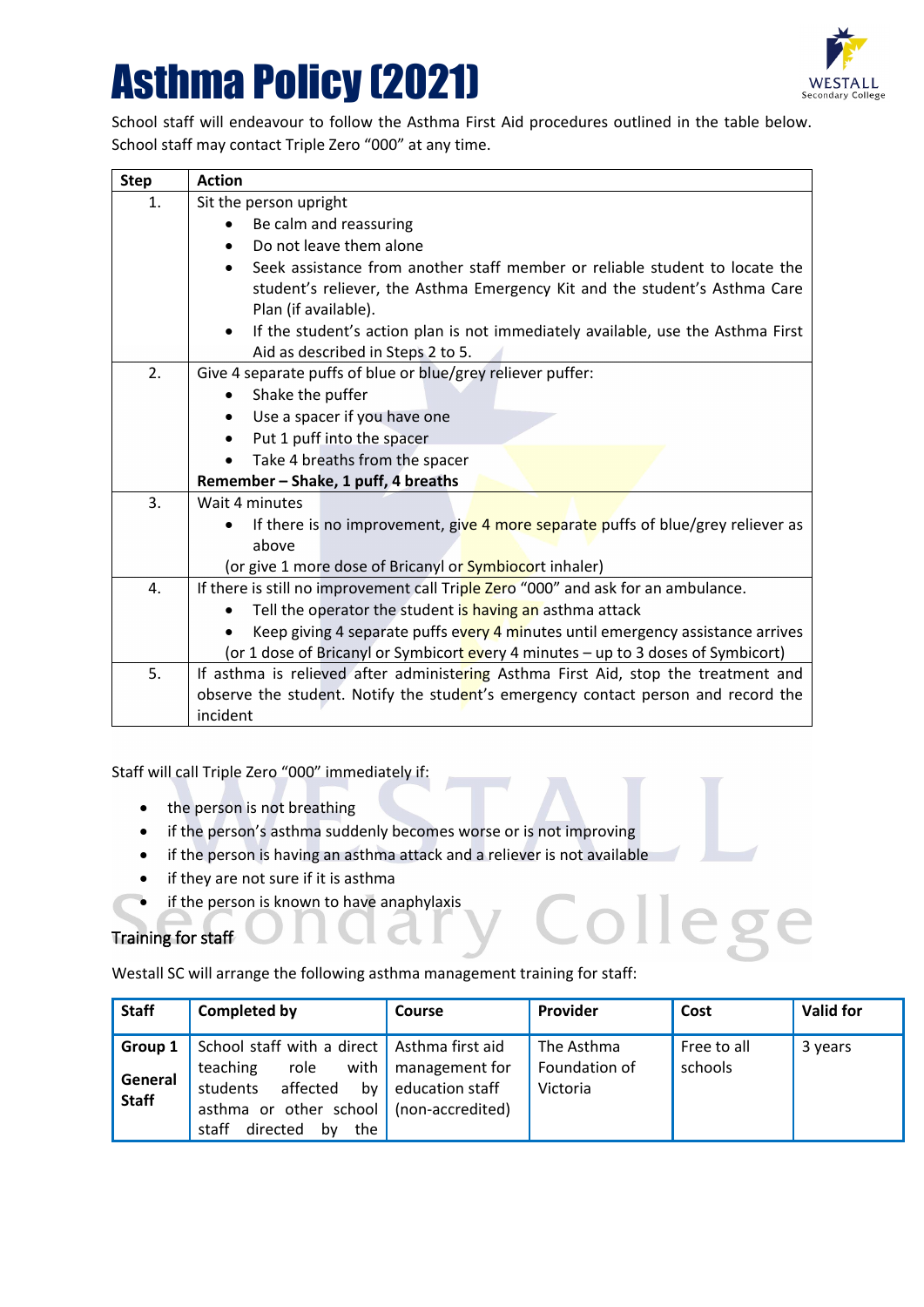

|                                            | principal after conducting<br>a risk assessment.                                                                                                                                                                                 | One hour face-to-<br>face or online<br>training.                                                                                                                                                         |                                                               |                       |         |
|--------------------------------------------|----------------------------------------------------------------------------------------------------------------------------------------------------------------------------------------------------------------------------------|----------------------------------------------------------------------------------------------------------------------------------------------------------------------------------------------------------|---------------------------------------------------------------|-----------------------|---------|
| Group 2<br><b>Specific</b><br><b>Staff</b> | Staff working with high<br>risk children with a<br>history of severe asthma,<br>or with direct student<br>wellbeing responsibility,<br>(including nurses,<br>PE/sport teachers, first<br>aid and school staff<br>attending camp) | Course in<br>Management of<br>Asthma Risks and<br>Emergencies in<br>the Workplace<br>22282VIC<br>(accredited)<br><b>OR</b><br>Course in<br>Emergency<br>Asthma<br>Management<br>10392NAT<br>(accredited) | Any RTO that has<br>this course in their<br>scope of practice | Paid by<br>Westall SC | 3 years |

- the procedures outlined in this policy
- the causes, symptoms and treatment of asthma
- identities of the students diagnosed with asthma
- how to use a puffer and spacer
- the location of:
	- o the Asthma Emergency Kits
	- o asthma medication which has been provided by parents for student use.

Westall SC will also provide this policy to casual relief staff and volunteers who will be working with students, and may also provide a briefing if the principal decides it is necessary depending on the nature of the work being performed.

#### Asthma Emergency Kit

Westall SC will provide and maintain at least two Asthma Emergency Kits. One kit will be kept on school premises at first aid room and one will be a mobile kit for activities such as:

- yard duty
	- camps and excursions.

The Asthma Emergency Kit will contain:

- at least 1 blue or blue/grey reliever medication such as Airomir, Admol or Ventolin
- at least 2 spacer devices (for single person use only) to assist with effective inhalation of the blue or blue/grey reliever medication. Westall SC will ensure spare spacers are available as replacements). Spacers will be stored in a dust proof container.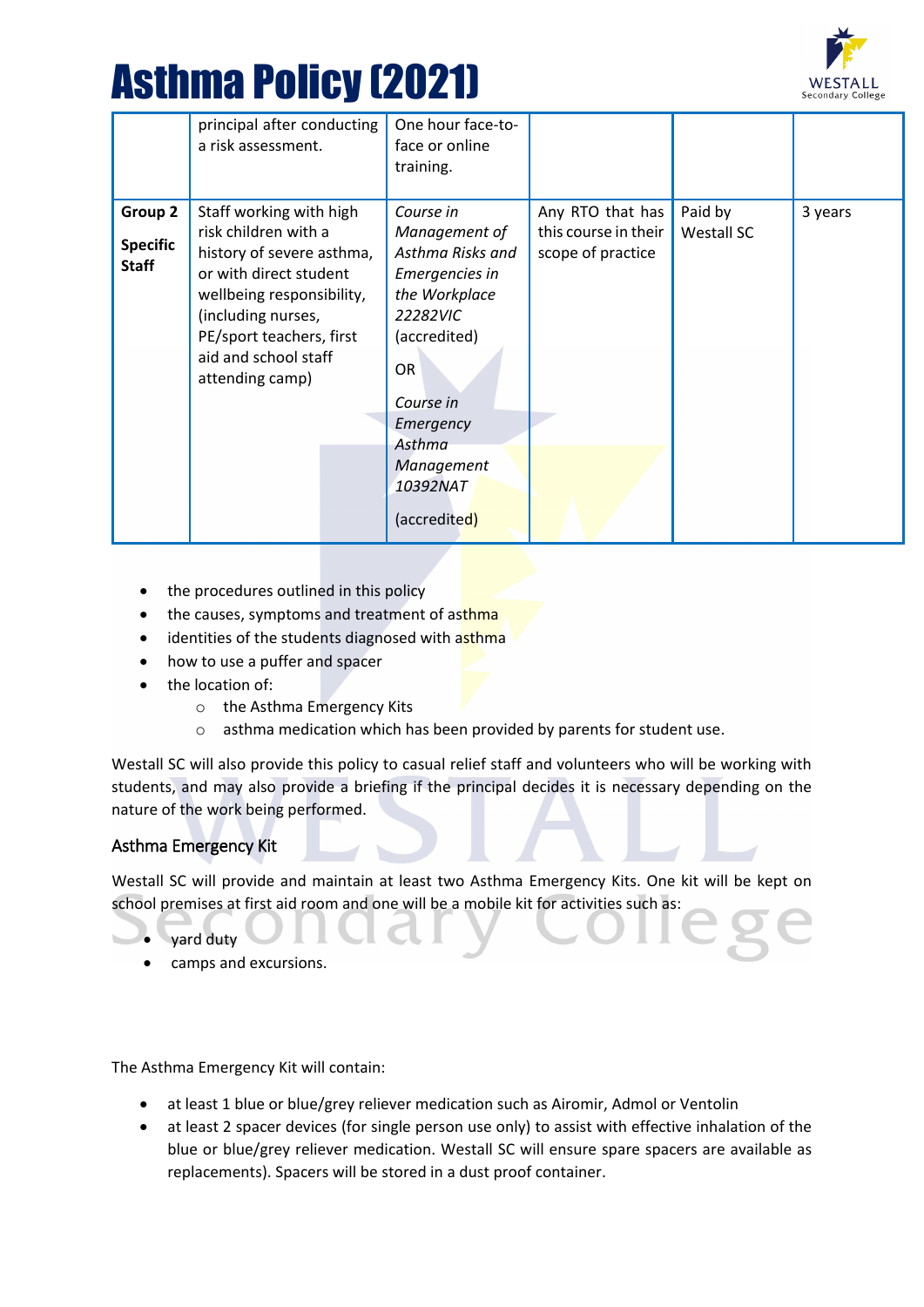

- clear written instructions on Asthma First Aid, including:
	- o how to use the medication and spacer devices
	- o steps to be taken in treating an asthma attack
- A record sheet/log for recording the details of an asthma first aid incident, such as the number of puffs administered [see template record sheet in "additional resources"].

The First Aid Officer will monitor and maintain the Asthma Emergency Kits. They will:

- ensure all contents are maintained and replaced where necessary
- regularly check the expiry date on the canisters of the blue or blue/grey reliever puffers and place them if they have expired or a low on doses
- replace spacers in the Kits after each use (spacers are single-person use only)
- dispose of any previously used spaces.

The blue or blue/grey reliever medication in the Asthma Emergency Kits may be used by more than one student as long as they are used with a spacer. If the devices come into contact with someone's mouth, they will not be used again and will be replaced.

After each use of a blue or blue/grey reliever (with a spacer):

- remove the metal canister from the puffer (do not wash the canister)
- wash the plastic casing
- rinse the mouthpiece through the top and **bottom under running water for at least 30 seconds**
- wash the mouthpiece cover
- air dry then reassemble
- test the puffer to make sure no water remains in it, then return to the Asthma Emergency Kit.

#### Management of confidential medical information

Confidential medical information provided to Westall SC to support a student diagnosed with asthma will be:

- recorded on the student's file
- shared with all relevant staff so that they are able to properly support students diagnosed with asthma and respond appropriately if necessary.

 $\overline{\phantom{a}}$ 

#### Communication plan

This policy will be available on Westall SC website so that parents and other members of the school community can easily access information about Westall SC asthma management procedures.

#### Epidemic Thunderstorm Asthma

Westall SC will be prepared to act on the warnings and advice from the Department of Education and Training when the risk of epidemic thunderstorm asthma is forecast as high.

#### FURTHER INFORMATION AND RESOURCES

• Asthma Foundation Victoria: **[Resources for schools](https://www.asthmaaustralia.org.au/vic/education-and-training/for-victorian-schools/victorian-schools-resources/school-resources)**

 $\overline{\phantom{a}}$ 

- School Policy and Advisory Guide:
	- o **[Asthma](http://www.education.vic.gov.au/school/principals/spag/health/pages/conditionasthma.aspx)**
	- o **[Asthma Attacks: Treatment](http://www.education.vic.gov.au/school/principals/spag/health/Pages/asthmaattack.aspx)**
	- o **[Asthma Emergency Kits](http://www.education.vic.gov.au/school/principals/spag/health/Pages/asthmakits.aspx)**